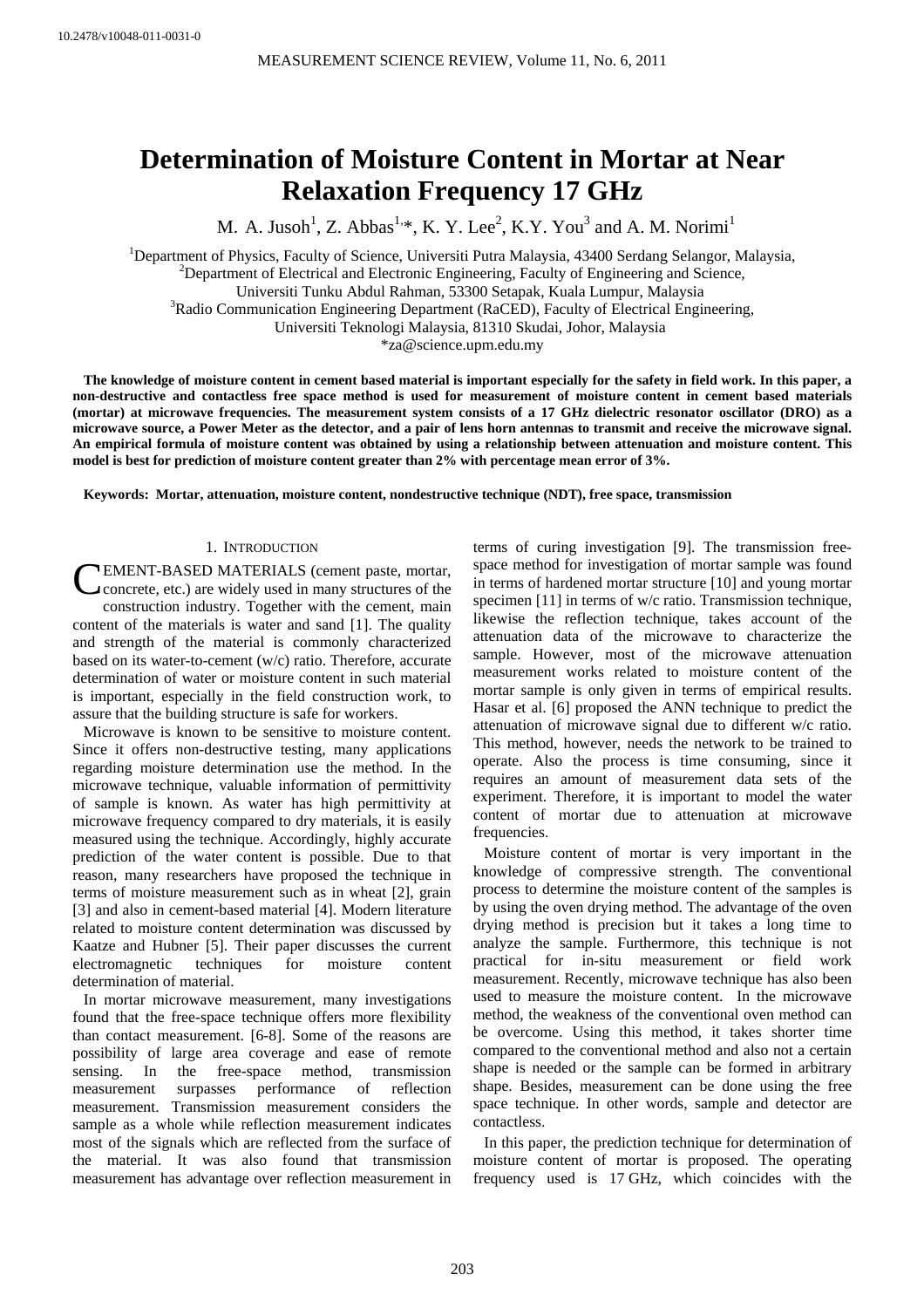relaxation frequency of water at 20  $^{\circ}$ C [12]. This will result in higher dielectric losses and thus greater attenuation due to the moisture content in mortar.

## 2. SUBJECT & METHODS

The materials used for measurement of attenuation for mortar sample consist of sand and cement beside water as a binding agent. The sand was sieved with a strainer of cross sectional area 2 mm x 2 mm to get only the small uniform size sand so as to reduce the scattering of EM wave on the sample. The type of cement used in this study is Ordinary Portland Cement (OPC) manufactured by Lafarge Malayan Cement Berhad and exceeding the quality requirements specified in the Malaysian Standard MS 522 : Part 1: 1989 Specifications for Ordinary Portland Cement. The sample is placed between two antennas (transmitter and receiver). The powers received with and without sample are recorded in order to get the attenuation. The sample is dried in a forced convection oven for more than 5 minutes before weighing. The moisture content in each sample is calculated from the ratio of water volume related to the specimen data. The water volume was calculated as the difference in weight of the specimen before and after oven drying. In general, the correct reading of moisture content is obtained only when the weight of the measured material is kept constant. The amount of moisture content inside the sample was calculated using wet basis measurement as follows:

$$
moisture content (\%) = \frac{m_w - m_d}{m_w} \times 100 \tag{1}
$$

where  $m_w$  is the mass before drying and  $m_d$  is the mass after drying. The values of  $m<sub>d</sub>$  are obtained after one to two days in the oven until the readings of mass are constant. The average value of received power is used to calculate the attenuation. The attenuation of sample is obtained by using the ratio of received power with and without sample.

$$
Attention (dB) = 10 \log_{10} \left( \frac{Power \text{Received} (With \text{ Sample})}{Received \text{Power} (Without \text{Sample})} \right) \tag{2}
$$

The measurement system for determination of moisture content of mortar was set up as shown in Fig.1. In this set up, the sample is sandwiched between a pair of antennas. The antenna is a device for radiating and receiving electromagnetic waves. The antenna used in this study is a lens horn antenna. For this measurement, a pair of lens horn antennas is used to measure the transmission power.

One of them is used as a transmitter, while the other one as a receiver. The model of this antenna is 18820-FA with frequency range from 13.0 GHz to 18.0 GHz and nominal gain is 25 dBi and diameter of aperture 150 mm and VSWR less than 1.5. This antenna was designed and manufactured by Flann Microwave Limited. The advantage of lens horn antenna is the ability to convert a spherical wavefront into a plane wavefront that will provide greater directivity compared to other antennas. The sample holder is located in the middle of two antennas with 12 cm gap from the transmitter and 13.2 cm from the receiver. The gap between receiver and top surface of sample is similar to the gap between transmitter and the lower surface of the container.



Fig.1. Measurement set up for moisture content measurement of cement sample.

## 3. RESULTS AND DISCUSSION

In determination of moisture content inside the mortar sample, the data of all samples was plotted in a graph and the best fitted line was obtained and the equation of fitted line was used as empirical formula. The scatter diagram and calibration line of the data, as shown in Fig.2, suggests that the relationship between attenuation and moisture content of the samples is in quadratic form. The results clearly show that the attenuation and moisture content are strongly

correlated with regression coefficient between attenuation and moisture content of about 0.9837 and are related by the formula

$$
A = -0.071 \, MC^{-2} + 3.7 \, MC + 3.5 \tag{3}
$$

and

$$
MC = 0.00334 A^2 + 0.208A - 0.629
$$
 (4)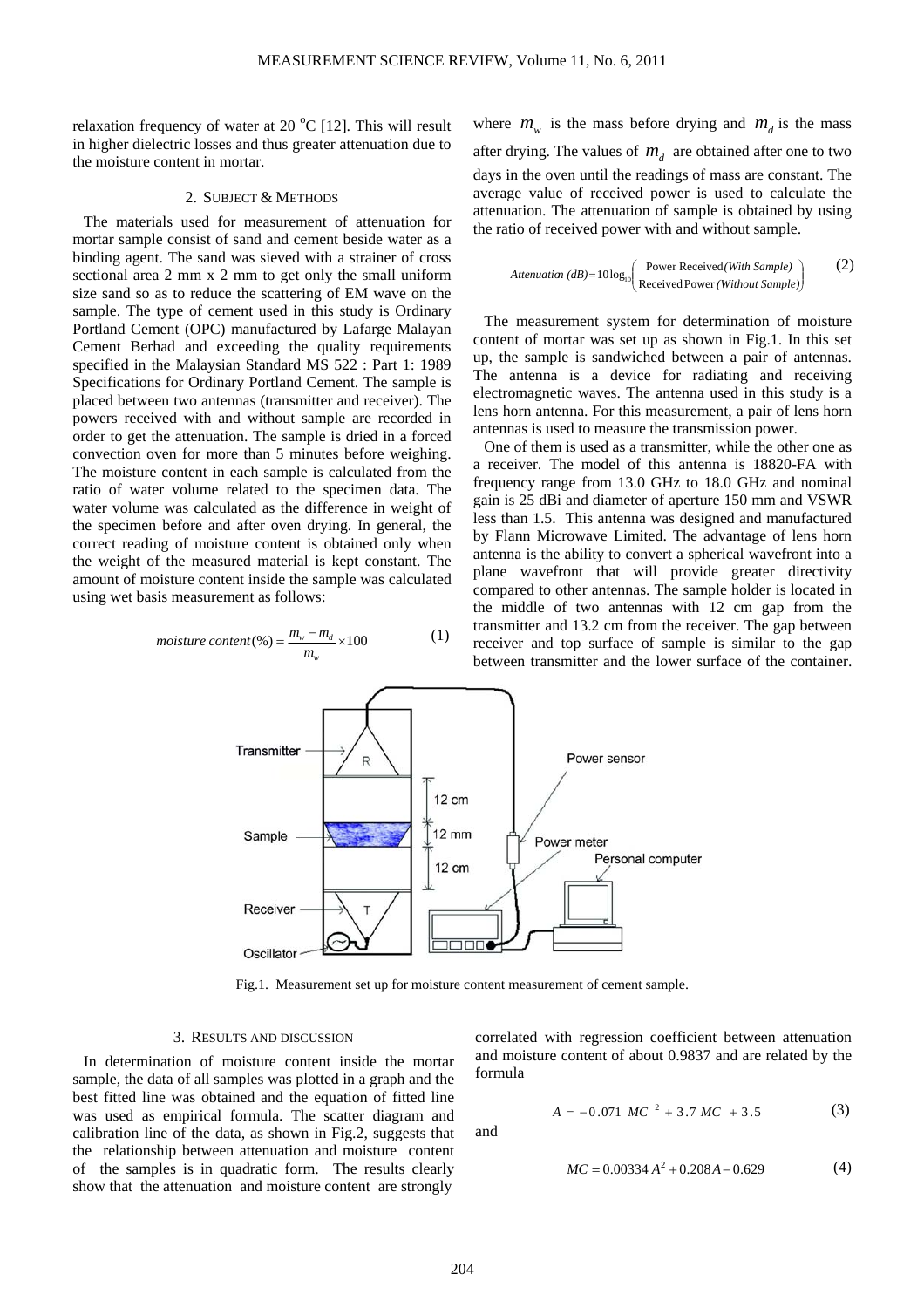where *MC* is the fitted moisture content as a function of attenuation, *A*. In this work, Eq. (4) has been used successfully to determine the moisture content inside the mortar sample. This model is applicable only at frequency 17 GHz by assuming a constant density of the sample. The relative error was calculated using

$$
Relative\ error = \frac{Predicted\ MC - True\ MC}{True\ MC}
$$
 (5)

where predicted and true moisture were found using Eq.  $(4)$ and the conventional oven method. The equation can be used as an empirical formula where the values of moisture content can be read out directly once the attenuation values are known.



Fig.2. Relationship between moisture content and attenuation.



Fig.3**.** Direct comparison between predicted and measured moisture content.

Fig.3 shows the correlation between the measured and predicted values of moisture content for five sets of new sample. The correlation between the measured and predicted values is good whereby the regression coefficient is 0.9982. Instead, the mean relative error between measured and predicted moisture content is 0.05. That means, the mean relative error between measured and predicted moisture content is within 5%.

Fig.4 shows the relative error of predicted moisture content by using Eq. (4) based on the measurement result. As expected, the graphs on Fig.4 show the inconsistency of relative errors for moisture content less than 2 %. For moisture contents more than 2 %, however, the relative errors are lower than 0.3. The inconsistency of relative errors iss due to the non-uniformity of moisture content inside the sample. This figure also shows that the relative error from 2% of moisture content onwards gives a uniform value and this shows that there was no systematic error for this validation.



Fig.4**.** Relationship between relative error and moisture content

## 4. CONCLUSION

The microwave model has been successfully developed to determine the moisture content inside mortar. The work consists of attenuation measurement using the transmission technique for mortar sample. This model is best suited for prediction of moisture content greater than 2% with percentage mean error of 3%. This model is applicable only at frequency 17 GHz by assuming a constant density of the sample.

#### ACKNOWLEDGEMENT

This research is funded by the Ministry of Science and Technology under Research University Scheme (Project code: 05-01-07-0233RU).

#### **REFERENCES**

- [1] Kharkovsky, S.N., Hasar, U.C., Akay, M.F., Atis, C.D. (2002). Measurement and monitoring of microwave reflection and transmission properties of cement-based specimen*. IEEE Trans. Instrum. Meas*., 51 (6), 1210-1218.
- [2] Kraszewski, A.W., Kulinski, S., Stosio, Z. (1977). A preliminary study on microwave monitoring of moisture content in wheat. *J. Microwave Power Electromagn*., 12 (3), 241-252.
- [3] Okamura, S. (1981). High-moisture content measurement of grain by microwave. *J. Microwave Power Electromagn.*, 16 (3 & 4), 253-256.